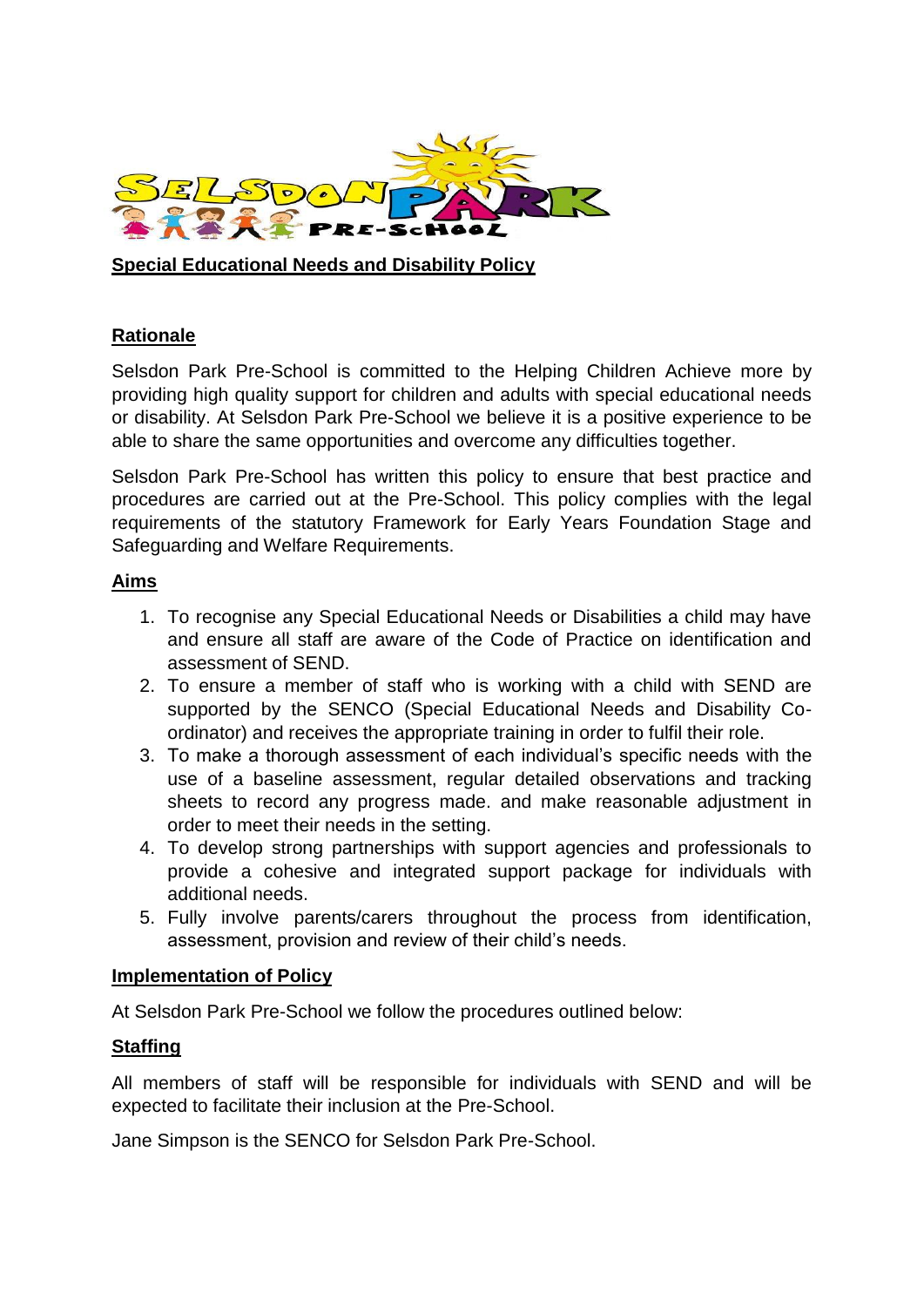# *Staff responsibilities will include:*

- 1. The Pre-School manager must ensure that staff members receive training and development which helps them keep up to date with SEND legislation and best practice when working with individual with SEND.
- 2. The SENCO will attend regular training and SENCO forums to update their skills and knowledge.
- 3. SENCO to ensure that any actions recommended by parents or other agencies are carried out.
- 4. SENCO to work with Pre-School manager and staff team to ensure that appropriate facilities and resources are available to improve SEND children's achievements and outcomes.
- 5. If concerns are persistent, SENCO and the Pre-School manager will liaise with parents/carers to discuss ongoing development.
- 6. Parents/carers consent must be obtained before contacting any outside agencies or writing an IEP plan or before placing any child's name on a SEND list.
- 7. If a staff member believes that a child has SEND they have a duty to report their concerns to the SENCO and the manager, who will complete a record of concern which will be supported by relevant observations/evidence.
- 8. The SENCO has a duty to inform any new setting or school a child transitions to of any additional needs, statements, or EHC plans. It is the SENCO's duty to share any relevant information with the new school or setting which will help support the child in their transition and in their new placement.

# *SENCO's Responsibilities:*

- 1. Ensuring liaison with parents and other professionals for children with additional needs. The key to this is building up relationships and links with other services.
- 2. Ensuring relevant background information about a child with additional needs is collected, recorded and updated.
- 3. Completing detailed observations and monitor with tracking sheet of the child's development.
- 4. Taking the lead in planning future support for a child with additional needs through discussion with other staff.
- 5. Ensuring that effective individual Education Plans (IEP) are in place and all staff have a good understanding of the IEP and are working consistently towards the targets with the child.
- 6. Taking the lead in further assessments of a child with additional needs.
- 7. Monitoring and reviewing the action taken.
- 8. Advising and supporting other staff, having knowledge of where to seek advice.
- 9. Ensuring parents are always consulted and involved in action taken and any outcomes.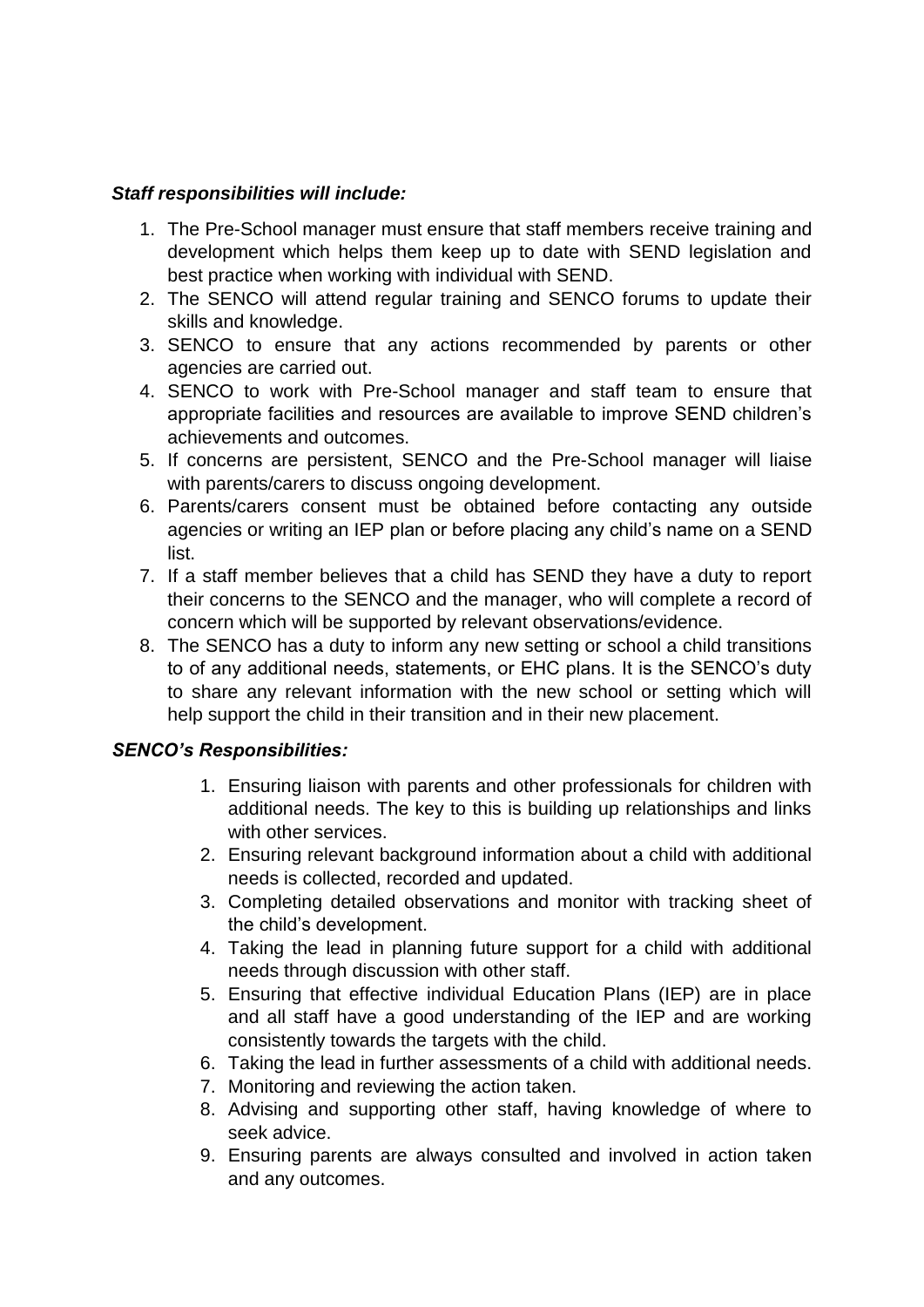10.It is primarily the responsibility of the SENCO of the setting in consultation with parents, manager and staff to lead this response.

## **How would a referral be made.**

- 1. Firstly, we would inform ELPP team for support and advice.
- 2. We could then make a referral to the early years SEND team. The Email is early.yearsSEND@croydon.gov.uk or by telephone 02086047263.
- 3. If we have a concern about the child's speech and language only we would refer to Speech and language (SALT form.)
- 4. If we had concerns the family needed support at home, we would refer to family engagement partner (FEP) The early help form can be found at http:// childcarebusinesscroydon.co.uk and [www.practionerspacecroydon.co.uk](http://www.practionerspacecroydon.co.uk/)

### **Information to be included on a referral**

- 1. Baseline assessment/evidence of information gathered when child started at the setting (including 2 year check where applicable.)
- 2. Tracking sheet –Exact not best fit.
- 3. Observations/next steps in prime areas and what actions have been taken and the impact of these actions.
- 4. Notes to show what strategies/differentiated activities you have tried and the impact if any.
- 5. Notes of your discussions/meetings with parents to discuss progress/concerns.
- 6. Any information from other professionals.

# *Types of support that can be offered include:*

- Specialist support from health visitors, educational psychologists, speech and language therapist. These specialists may carry out home visits as part of their support.
- Language training programmes for parents and carers to support communication, play and early language development.
- The setting can inform ELPP (Early learning primary prevention) team for support and guidance.

### *What is an Education, Health and Care (EHC) needs and assessment plan?*

- An EHC plan is a process to identify when a child is believed to need more support than is available through SEN support.
- The local authority decides when an EHC plan needs to be put into place when a request has been made by a setting, parent/carer or another professional.

# *Provision for Two-Year Old's*